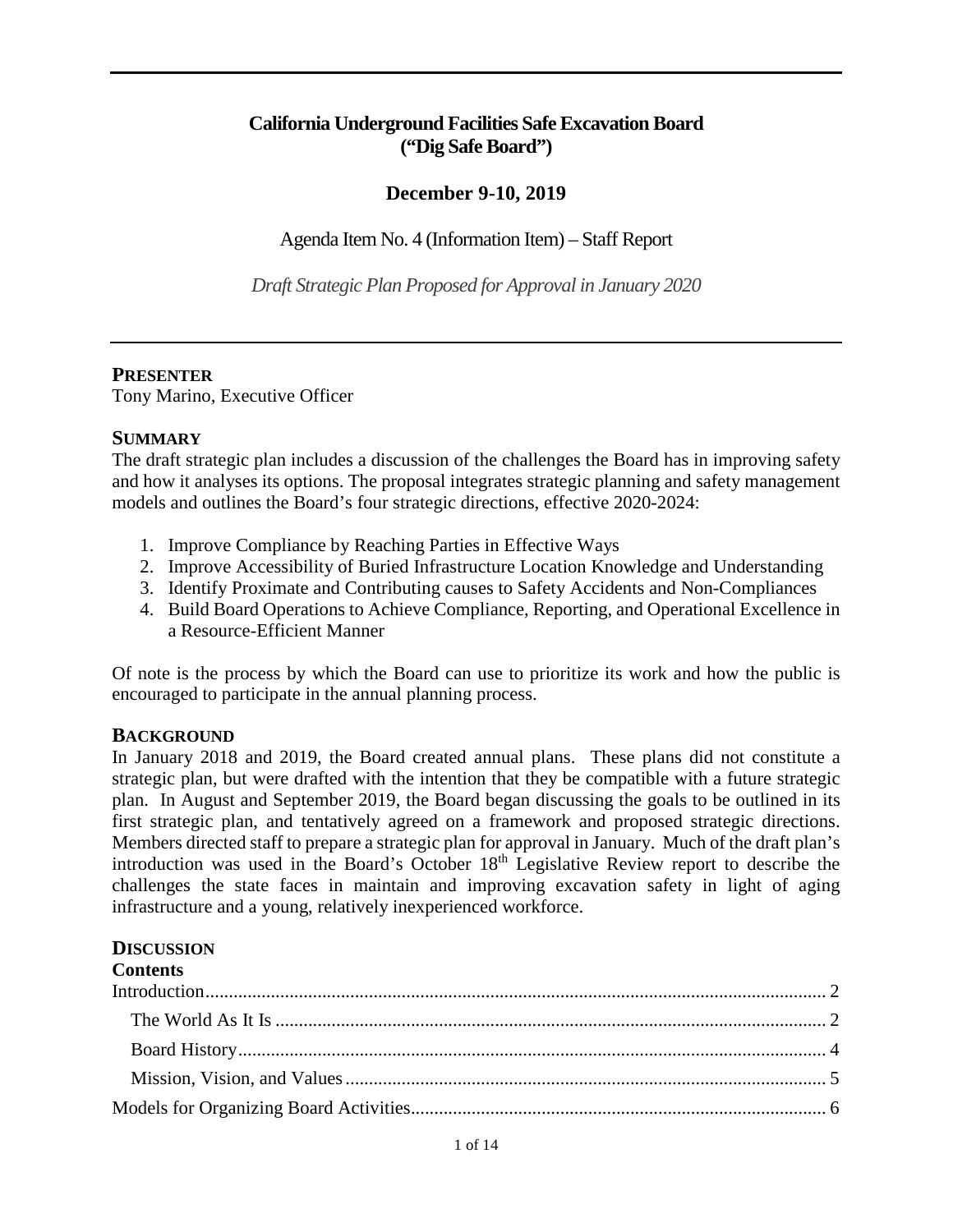| Use of Models, Strategic Directives, and Annual Plans in Prioritizing Board Activities  11 |
|--------------------------------------------------------------------------------------------|
|                                                                                            |
|                                                                                            |
| Dig Safe Board Prioritization/Safety Risk Management/Safety Assurance Workflow 14          |
|                                                                                            |

## <span id="page-1-0"></span>**Introduction**

## <span id="page-1-1"></span>*The World As It Is*

 its orbit at more than 65,000 miles per hour, its people constantly changing it just as a river Natural, one might say, is the inclination to look at the world as if it were a stone—static and immovable—and adapt one's route to its contours. But the world is not immobile, hurtling through eventually cuts through the stone.

 currently possible. To practice policy is to see clearly how the world is, decide in one's mind the way it *should* be, figure out what the world *could* be, and develop a strategy to get there. Policy, like the river, is an audacious, perhaps arrogant, tool in addressing that which is not

The Board's vision statement betrays this hubris of trying to tell the world what it should be:

*The Dig Safe Board seeks to affect a California in which the state's excavators and subsurface installation owners know and understand:* 

- *how to identify the locations of subsurface installations*
- *how to protect against dangerous contact with those installations*
- *how to resolve unexpected situations that may arise, and*

*in which the state's excavators and subsurface installation owners exercise that knowledge and understanding to promote a culture of mutual respect and dedication to the belief that everyone goes home safe.* 

But to see exactly how impossible this vision is, we need to take a step back and take an honest look at the way the world is now. We rely on infrastructure that in many cases was built more than a century ago, though age is no clear proxy for unreliability, as much of the newer installations were placed without an eye for creating effective records, with existing paper records management being downsized and never making the transition to digital, $1$  managed in underfunded departments, and dug up by workers among the lowest paid high hazard occupations.<sup>[2](#page-1-3)</sup>

The oldest systems are often among the best-built. Following the discovery that cholera outbreaks were caused by untreated waste water and a "Great Stink" of human waste that rose from the

<span id="page-1-2"></span> $\overline{a}$ 1 Jaxon Van Derbeken, "PG&E might have discarded records" *San Francisco Chronicle*, July 22, 2011; Transportation Research Board, National Academies of Sciences, Engineering, and Medicine, *Encouraging Innovation in Locating and Characterizing* 

<span id="page-1-3"></span><sup>&</sup>lt;sup>2</sup> https://www.monster.com/career-advice/article/high-paying-dangerous-jobs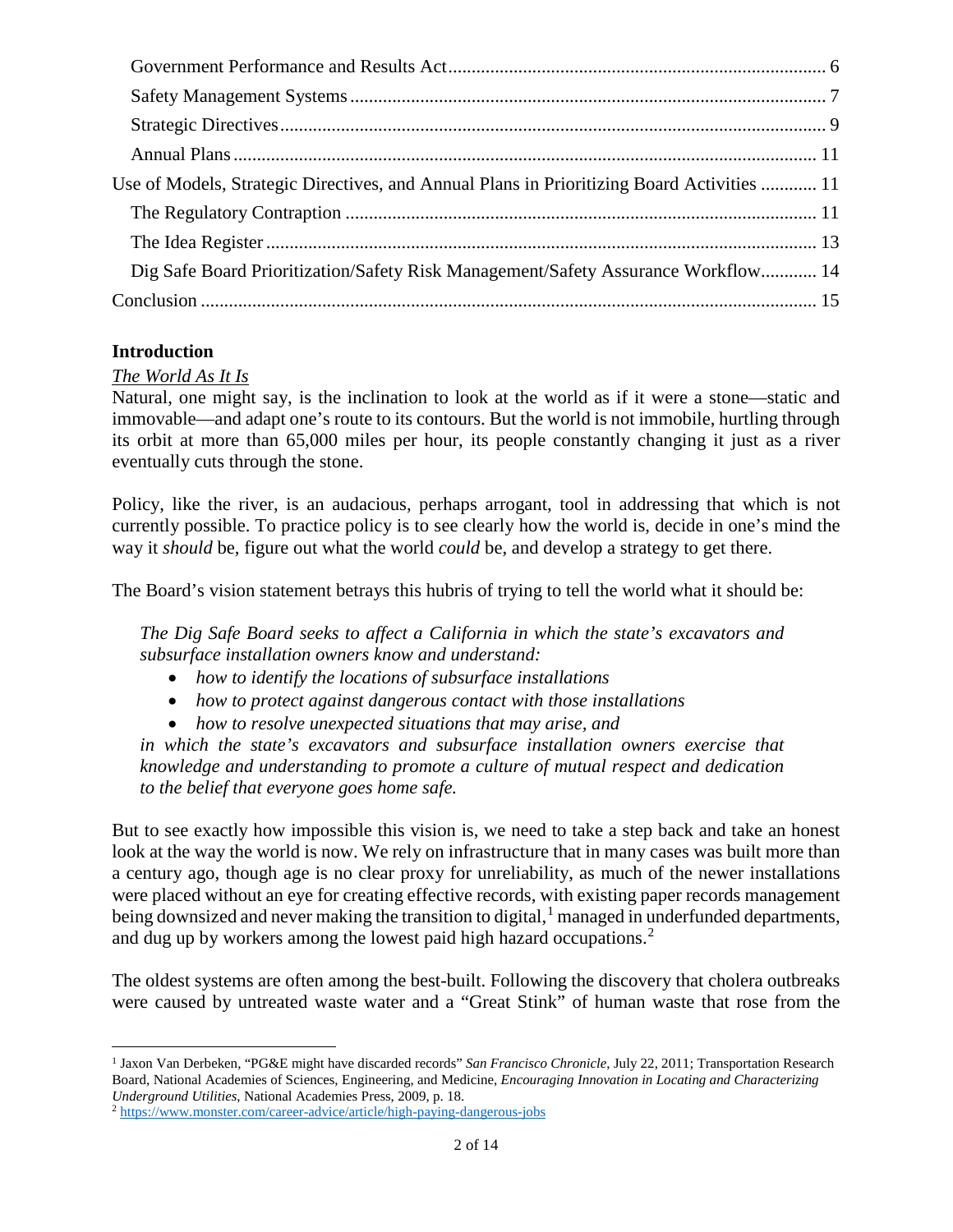Thames in a record-breaking August 1858 heat, London built the world's first great sewer system, running 13,000 miles and using 318 million bricks, and effectively eliminated cholera within its borders.[3](#page-2-0) London still uses this sewer system today.

Little of the rest of our infrastructure is so well-characterized. According the Transportation Research Board (TRB), reasons for this include:

- Multiple ownership changes have left original records in disarray.
- Drawings reference roads, trees, buildings, and parking lots that are either no longer present or appreciably changed since facility installation
- Abandoned line records are either not kept or not changed to recognize them as abandoned.<sup>[4](#page-2-1)</sup>

And for records created before the widespread use of GPS, there was no way to indicate depth aside from depth of cover, which can change for various reasons.

The problem isn't merely with old installations. As TRB identifies, "different parties may be responsible for utility depictions for differing phases of the project (for example, planning, design, and construction)" and responsibility may not be well delineated.<sup>[5](#page-2-2)</sup> Nor is the problem solely isolated on the installation and record creation process. When public agency transportation designers and design consultants were asked what were the greatest contributions to inaccurate utility locations, they answered cost, time, and lack of management support.<sup>6</sup>

 advised, we argue, when the real organizational and institutional dimensions of the reliability One need not scratch too deeply below the surface of our infrastructure system to see that the reliability of our infrastructure depends not just on the strength of its construction but the capability of the people who operate and maintain it as well as their relationships with those who work around it. In looking at the challenges of managing our highly-interconnected infrastructure, Paul Schulman and Emery Roe of the University of California at Berkeley Center for Catastrophic Risk Management find that "[c]ommonly proposed solutions to the infrastructure crisis, such as finding new financing mechanisms to generate the trillions needed for new assets, are inherently illchallenge have not been recognized."[7](#page-2-4) and that the "experience, background, and memory of system operators move center stage in the reliable performance of these large sociotechnical systems."<sup>8</sup>

 large wave of the experienced workforce in the electric, natural gas, and nuclear generation Those operators are aging out of the workforce, and their experience, background, and memory is going with them. A 2017 survey by the Center for Energy Workforce Development found that a industries had retired in the past ten years and that the workforce is now considerably younger.<sup>9</sup> The construction industry has also faced considerable turnover, in that time, as anticipated by a

 $\overline{a}$ 

<span id="page-2-0"></span><sup>3</sup> Stephen Halliday, *The great Stink of London: Sir Joseph Bazalgette and the Cleansing of the Victorian Metropolis*, Sutton, 1999.

<span id="page-2-1"></span><sup>4</sup> TRB 2009, p. 18.

<span id="page-2-2"></span><sup>5</sup> TRB 2009, 15.

<span id="page-2-3"></span><sup>6</sup> Transportation Research Board, National Academies of Sciences, Engineering, and Medicine, *Encouraging Innovation in* 

<span id="page-2-4"></span>*Locating and Characterizing Underground Utilities*, National Academies Press, 2009, p. 9.<br><sup>7</sup> Emery Roe and Paul R. Schulman, *Reliability and Risk: The Challenge of Managing Interconnected Infrastructures*, Stanford (2016), p. 9

<span id="page-2-6"></span><span id="page-2-5"></span> $8$  *Ibid* p.7.

<sup>&</sup>lt;sup>9</sup> Center for Energy Workforce Development, "Gaps in the Energy Workforce Pipeline: 2017 CEWD Survey Results." <http://cewd.org/documents/surveyreport/2017CEWDSurveySummary-FNL.pdf>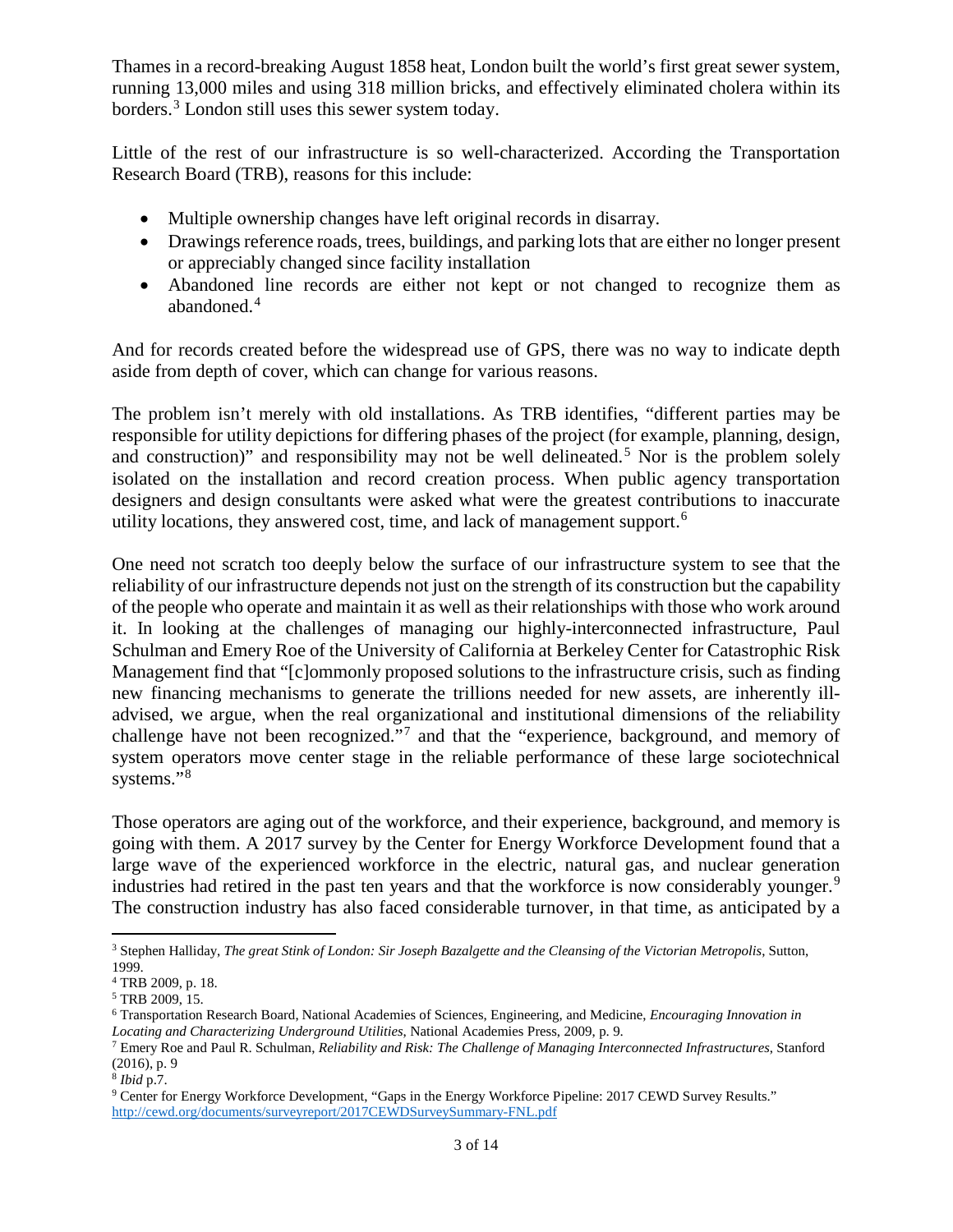employees.<sup>[10](#page-3-1)</sup> 2009 study identifying the shifting age demographics of the construction workforce as a significantly greater challenge for its employers than for other sectors of the economy, as manifested in problems transferring knowledge from experienced employees to less experienced

Given the experience that has already transferred out of the utility and construction workforce, the opportunity window for knowledge transfer is closing. In addition to rebuilding much of the nation's deteriorating physical infrastructure, only a similar effort to rebuild and sustain its knowledge infrastructure will prepare its workforce to manage the mess buried below.

 performance. A system approach to quantify outputs, creates benchmarks for process stages using To maintain the trust and confidence of the Legislature and the people of California, state governmental agencies like the Dig Safe Board must adhere to statutory and administrative law, but should also develop program-specific methods to track, report, and improve agency a list methodology would improve agency performance.

## <span id="page-3-0"></span>*Board History*

 Forestry and Fire Protection (CAL FIRE). The Legislature authorized funding for the Board in the The California Underground Facilities Safe Excavation Board was created by the Dig Safe Act of 2016 (SB 661 (Hill), Chapter 809, Statutes of 2016) to investigate accidents, develop excavation safety standards, and coordinate education and outreach programs. The Board receives administrative support from the Office of the State Fire Marshal and its parent the Department of Budget Act of 2017 (Chapter 14, Statutes of 2017), including 21 positions—nine authorized for fiscal year 2017-18 and an additional twelve investigators for the 2018-19 Fiscal Year.

 public awareness programs conducted by natural gas and petroleum pipeline companies appeared The Board was created out of a belief by members of the Legislature that the way the state's "call before you dig" law was being enforced—through statutory liability provisions (Gov't Code 4216.7)—was not conducive to maintaining public and employee safety. Federally-mandated to have only limited effect, as 55% of the state's more than 5,200 natural gas pipeline strikes in 2015 occurred without a "call before you dig" ticket.<sup>11</sup> Contractors and utilities pointed the finger at each other, the utilities stating that contractors would rather plow through utilities than spend the time and cost to uncover them and contractors stating that utilities would never take responsibility for their poor locating but would instead invoice contractors for damages regardless of who caused it.

 disclosure agreements where both sides walk away feeling they got the short end of the stick and In a 2015 hearing before the Assembly Utilities and Commerce Committee, Senator Hill stated that "the worst part about these disputes is how they are resolved—in settlements with nonlearning nothing."

The Legislature's concerns would be validated in 2015 with fatal natural gas explosions in Fresno and Bakersfield. Governor Brown signed SB 661 on September 29, 2016.

<span id="page-3-1"></span><sup>&</sup>lt;u>.</u> <sup>10</sup> Stephen Sweet, Marcie Pitt-Catsouphes, Elyssa Besen, Shoghik Hovhannisyan, Farooq Pasha, "Talent Pressured and the Aging Workforce: Responsive Action Steps for the Construction Sector," Sloan Center on Aging and Work, 2010, p. 30. https://www.bc.edu/content/dam/files/research\_sites/agingandwork/pdf/publications/TMISR05\_Construction.pdf

<span id="page-3-2"></span><sup>&</sup>lt;sup>11</sup> 2015 California Regional Common Ground Alliance Facility Event Report. [https://osfm.fire.ca.gov/media/4123/carcga-dirt](https://osfm.fire.ca.gov/media/4123/carcga-dirt-report_2015.pdf)[report\\_2015.pdf](https://osfm.fire.ca.gov/media/4123/carcga-dirt-report_2015.pdf)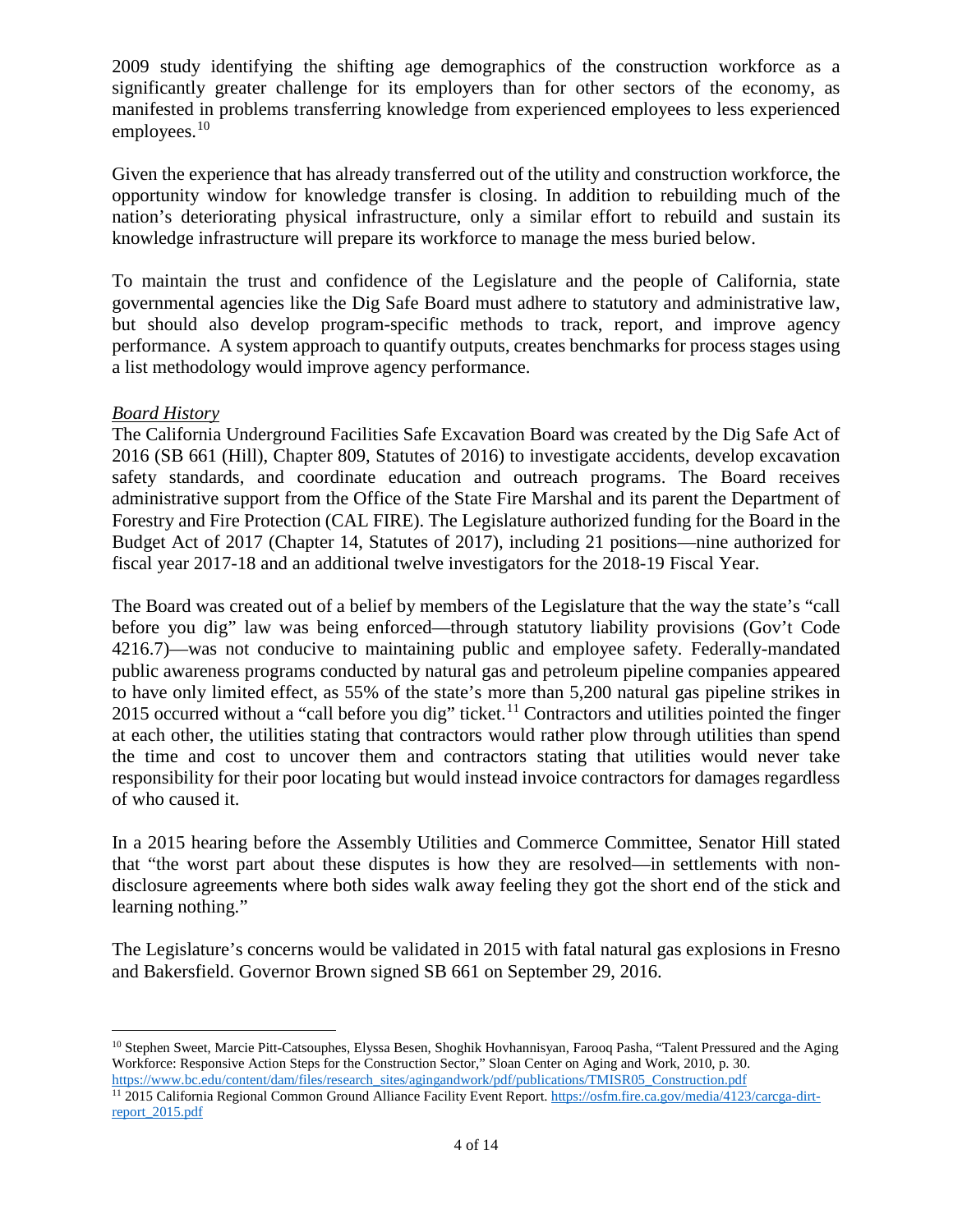### <span id="page-4-0"></span>*Mission, Vision, and Values*

The Board's first action in its inaugural January 2018 meeting was to adopt policies, including mission, vision, and values statements.

 goals the organization sets for itself and sets expectations of external stakeholders in their Policies that express the image an organization has of itself can rally internal stakeholders around interaction with the organization. Such statements play a fundamental role in the creation of direction and can be particularly powerful in a new organization, such as the Dig Safe Board, which has little historical baggage to create inertia against change.

Mission, vision, and values statements have a special purpose in strategic planning. Often implicit in strategic planning is the need for a change in direction, and mission, vision, and values statements can provide the many employees responsible for making changes (and convincing others to go along with those changes) a commonly-understood direction unified across the organization.

and free exchange of safety information.<sup>[12](#page-4-1)</sup> Values play an important role in organizations with a safety mission. A safety-focused organization must develop safety management processes, but such an organization must also develop a culture conducive to the promotion of safety. A poor safety culture can impede effective hazard reporting, collaborative root-cause analysis, and the development of risk mitigations. Conversely, the International Civil Aviation Organization (ICAO) attributes much of civil aviation's outstanding safety record to a continuous learning process based on the development

 This free exchange cannot, however, be viewed as selective, especially if it is selective against the point of view had been "Ignore people if you can, mislead them if you must, lie to them in extremis, general public. As Peter Sandman explains, the traditional view of the public from an industry but for heaven's sake don't level with them because they will screw it up."<sup>[13](#page-4-2)</sup>

 otherwise achieve were it understandable to other stakeholders and thus subject to the crucible of The Board's expression of such values of openness can signal to stakeholders that it is not solely the Board's responsibility to act consistent with these values, but that an idea a stakeholder provides that is unnecessarily inaccessible may not receive the weight of argument it might public debate.

#### Mission (Policy B-02):

 $\overline{a}$ 

 safety by facilitating communication and learning among excavators and the operators of The California Underground Facilities Safe Excavation Board improves public and worker subsurface installations and by investigating accidents to determine their causes.

The California Underground Facilities Safe Excavation Board strives to be a model regulatory and investigatory Board for other states to emulate.

<span id="page-4-2"></span><span id="page-4-1"></span><sup>&</sup>lt;sup>12</sup> Doc 9859, "Safety Management Manual," ICAO, Third Edition, 2013, 4-App 5-1<br><sup>13</sup> Peter Sandman, *Responding to Community Outrage: Strategies for Effective Risk Communication*. American Industrial Hygiene Association, 1993, p. 4.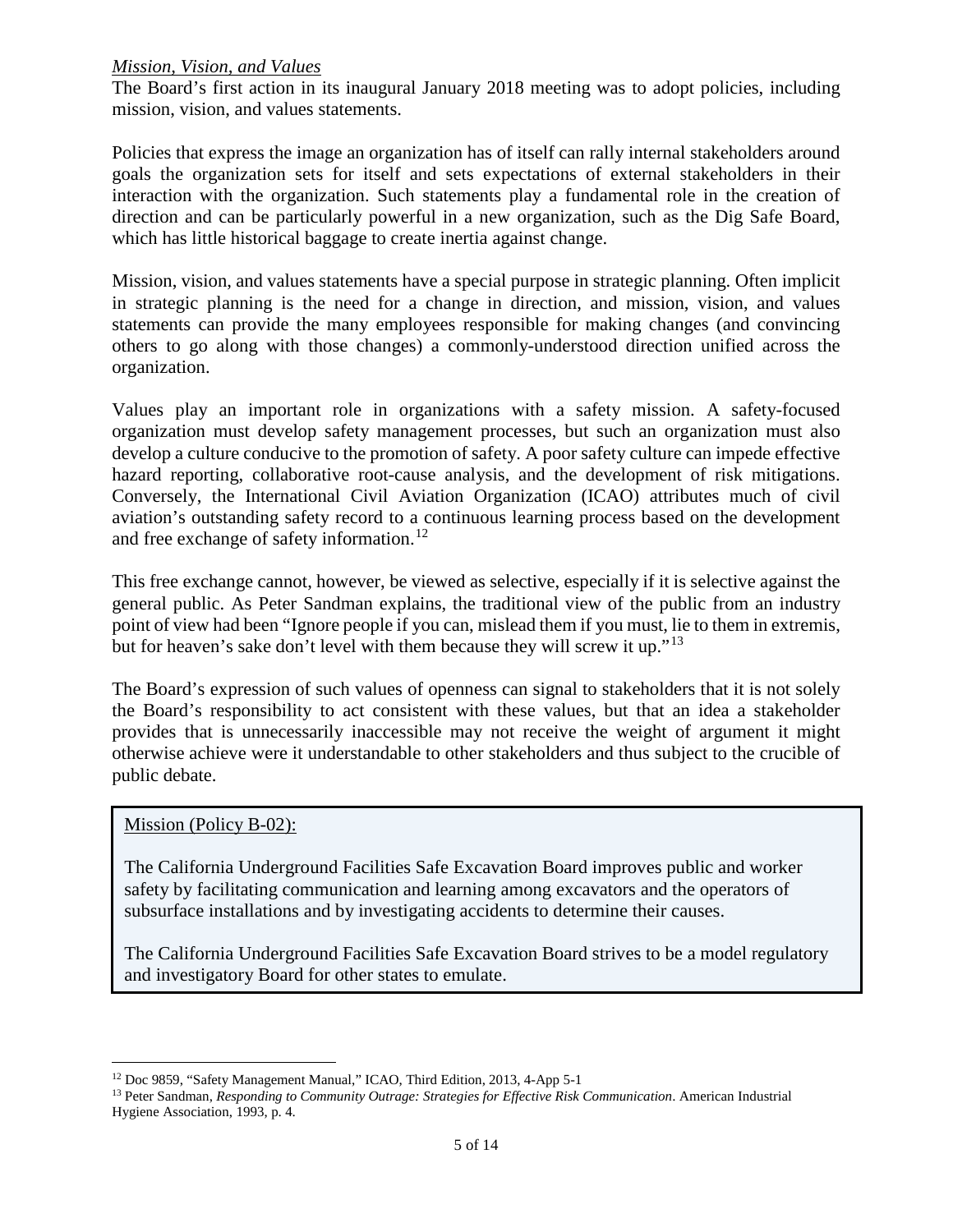Vision (Policy B-03):

The California Underground Facilities Safe Excavation Board seeks to effect a California in which the state's excavators and subsurface installation owners know and understand

- how to identify the locations of subsurface installations,
- how to protect against dangerous contact with those installations, and
- how to resolve unexpected situations that may arise, and

in which the state's excavators and subsurface installation owners exercise that knowledge and understanding to promote a culture of mutual respect and dedication to the cause that everyone goes home safe.

Values (Policy B-04):

The actions and decisions of the Underground Facilities Safe Excavation Board members and staff will be guided and informed by their commitments to:

• Respect for and attentiveness to the expression of differing backgrounds and perspectives of the Board's members, the public, and stakeholders, as well as for the missions of excavators, operators of subsurface installations, and other federal, state, and local agencies.

 • A culture of continuous learning based on the development and free exchange of safety information.

- Inquiry into the facts of and context behind accidents, near misses, and latent safety-related conditions in the field.
- Accessibility to the public and stakeholders, within the bounds of the law, constitutional principles of due process, and ethical conduct.
- Integrity in serving in the public interest and devotion to maintaining the public's trust.

#### <span id="page-5-0"></span>**Models for Organizing Board Activities**

#### <span id="page-5-1"></span>*Government Performance and Results Act*

federal agencies.<sup>14</sup> In preparing the law for adoption, a congressional conference report highlighted oversight are all seriously handicapped by the lack both of sufficiently precise program goals and goals and information on results."[15](#page-5-3)  One framework for doing so is the federal Government Performance and Results Act (GPRA), passed in 1993 and amended in 2010, which outlines the basic strategic planning requirements for Congress's view on its need: "At present, congressional policymaking, spending decisions, and of adequate program performance information. Federal managers, too, are greatly disadvantaged in their own efforts to improve program efficiency and effectiveness by that same lack of clear

<span id="page-5-2"></span> $\overline{a}$ <sup>14</sup> Part 6 of the Office of Management and Budget's OMB Circular A-11 sets the specific requirement for agencies and offers guidance.

<span id="page-5-3"></span>Affairs, June 16, 1993. https://obamawhitehouse.archives.gov/omb/mgmtgpra/gprptm <sup>15</sup> Report 103-58, Government Performance and Results Act of 1993, to Accompany S. 20. Senate Committee on Governmental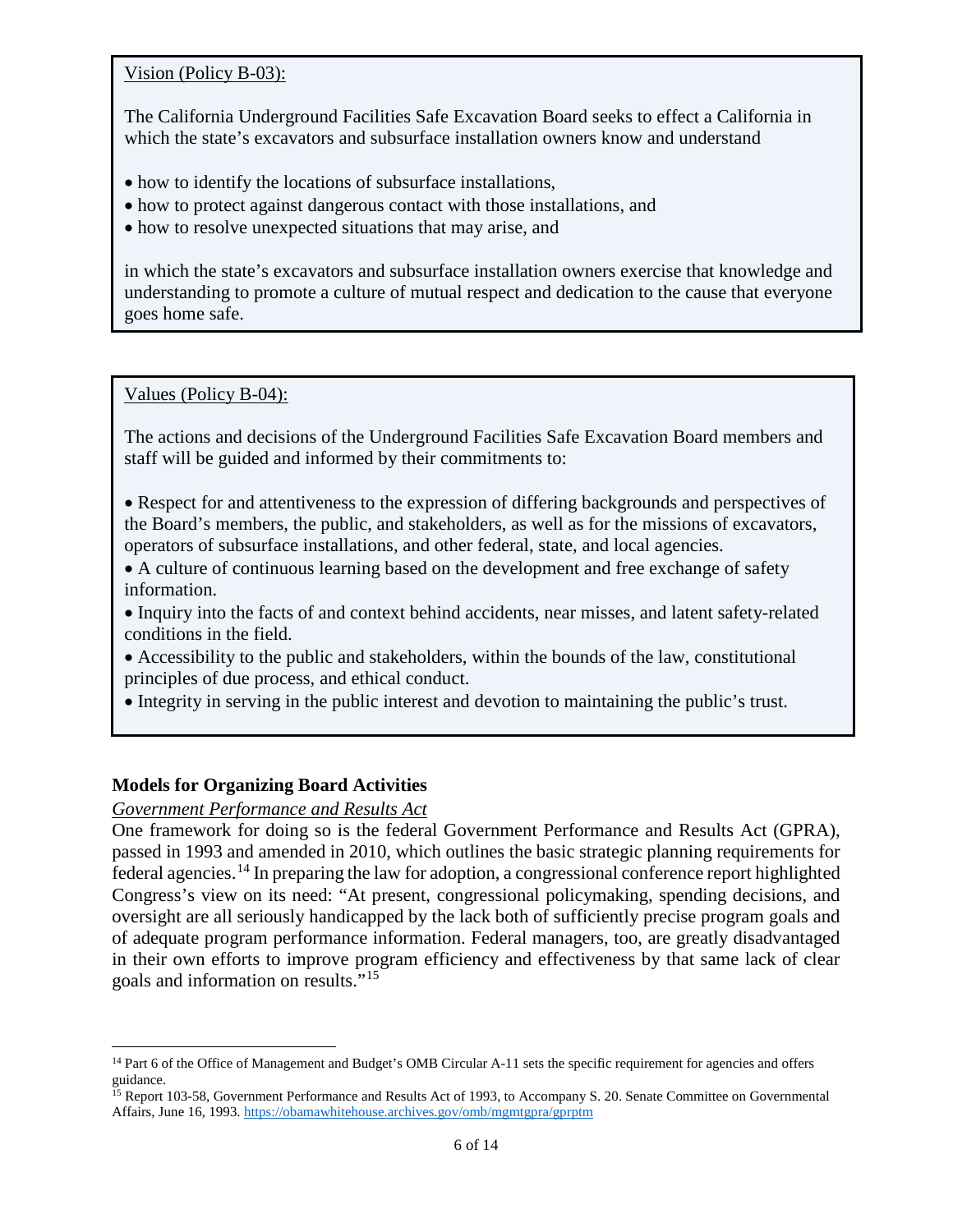In general, GPRA requires federal agencies to develop strategic plans every four years, coordinated capabilities (human capital, information technology, financial stewardship, etc.) upon which the with the presidential elections, and performance plans annually. The strategic plans outline highlevel strategic objectives, while the annual performance plans describe the activities that agencies will undertake in advancing toward those objectives. Objectives may be mission-focused, contributing directly to an agency's strategic goals, or management focused, building the agency can meet strategic goals.



*Figure 1: Government Performance and Results Act workflow. From OMB Circular A-11, Part 6, Executive Summary-3.* 

#### <span id="page-6-0"></span>*Safety Management Systems*

 $\overline{a}$ 

 performance, it is too broad a tool to specify the processes for continual improvement of safety. While the GPRA strategic planning framework creates transparency in goal-setting and To fill this void, administrative units within the Department of Transportation— the Federal Aviation Administration (FAA) in particular—have adopted and continue to develop elements of a safety management system approach to regulatory oversight. The safety management system approach—as envisioned by the FAA and International Civil Aviation Organization (ICAO) focuses on safety policy development, safety culture promotion, and a process for safety management and continual improvement.

In general, adopting a safety management system approach<sup>[16](#page-6-1)</sup> would require the Board to identify the safety problems that currently exist, determine all the possible cause to the problems, analyze with the identified problems, and then acting to resolve those problems. Once action is taken, the any updates need to be made. If not, assessments are done periodically. If so, changes are made those causes and how they contribute to the problem, determine the possible solutions for dealing Board will need to monitor the success of a safety resolution by performing audits, investigating incidents and accidents if they occur, and soliciting stakeholder feedback to determine whether

<span id="page-6-1"></span> "Culture, Safety," August 31, 2013, minute 00:50:50. <http://www.youtube.com/watch?v=4HzxDvTengM#t=3010> <sup>16</sup> Based on the presentation of Don Arendt to the Pipeline and Hazardous Materials Safety Administration,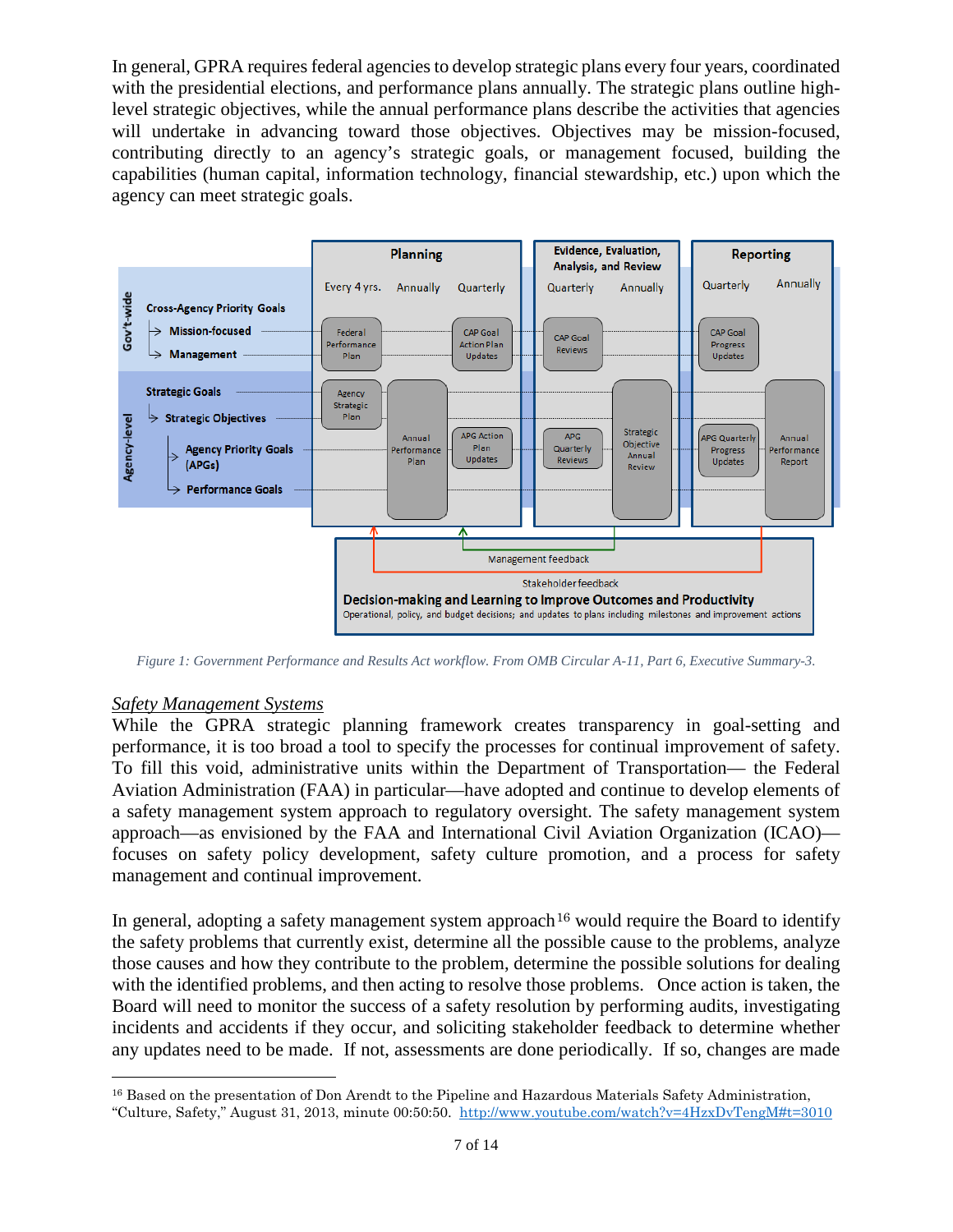to address issues and another assessment is done.

In its most fundamental form, a safety management system workflow follows the Shewhart Cycle presented in the 2018 Plan, **Figure 2**.



*Figure 2: Shewhart Cycle of knowledge production and quality control* 

 to go through a continual cycle of design, implementation, monitoring, and redesign. The question The underlying premise of the workflow is that safety performance is inductive and can't be determined ahead of time. To have some assurance that safety is being maintained, controls need is not "does the system work" but "in what areas does it not work."

The civil aviation community, through the International Civil Aviation Organization (ICAO) and, in the United States, the Federal Aviation Administration (FAA), have built on the Shewhart Cycle and adopted a safety risk management/safety assurance workflow for monitoring and making changes to the aviation industry.



 *8040.4B: Safety Risk Management Policy, May 2, 2017, p. 9. Figure 3: Modified Safety Risk Management/Safety Assurance Workflow. Simplified from Federal Aviation Administration Order* 

The actions on the left of **Figure 3**—safety risk management—are for the design of risk controls,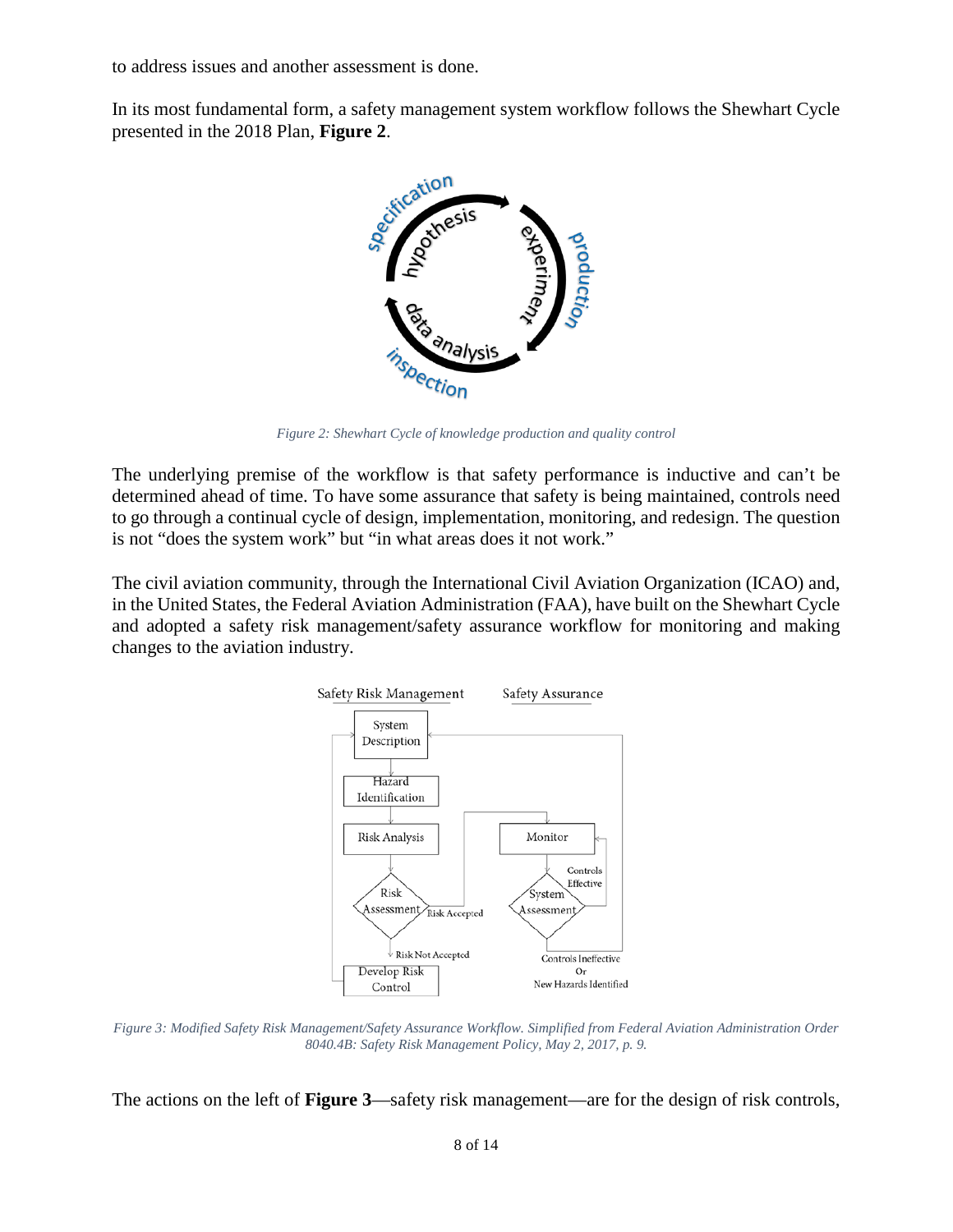environment. Note the different usages of the words *analysis* and *assessment*. *Analysis* is a senseand the actions on the right observe and assess the effect of those controls on the production making activity, which may be either quantitative or qualitative, whereas *assessment* is a decisionmaking activity.

 every business activity a company undertakes must be performed safely, and that if safety issues This model has been designed with industry players—not regulators—in mind. It assumes that are identified, they must be addressed expeditiously. If a company wants to put off addressing safety in a business process for other priorities, it ceases that business activity until it can be performed safely. For a regulator, on the other hand, monitoring and improving safety *are* its business processes, and the regulator must prioritize what areas it will address given its resources.

## <span id="page-8-0"></span>*Strategic Directives*

 In the fall of 2019, the Board began to develop its strategic plan by combining the goals of the GRPA and the safety management system approach. Through this process, the Board has identified four directions to focus on over the next three years:

## *1. Improve Compliance by Reaching Parties in Effective Ways*

 The state's one-call law forms the bedrock of the state's relevant safety policy, and is characterized non-compliances are the result of a lack of understanding of the law's requirements and the risks by the requirements for excavators to notify the one-call center before beginning work, for operators to accurately locate their buried infrastructure, and for excavators and operators to communicate and use reasonable care to maintain safe operations near that infrastructure. The experience of Board members and investigative staff supports the assertion that much of the law's associated with ignoring it. Ignorance is not, however, the only reason for unsafe practices, and effective outreach to knowledgeably non-compliant actors will need to involve enforcement.

## *2. Improve Accessibility of Buried Infrastructure Location Knowledge and Understanding*

 trees, buildings, and parking lots that are either no longer present or appreciably changed since An operator's access to accurate information can be hampered by a multitude of ownership changes have left original records in disarray, the original drawings being referenced to roads, facility installation, and abandoned line records that are either not kept or not changed to recognize the lines as abandoned. Different parties may be responsible for managing buried infrastructure in differing phases of a project, and the lack of consideration for buried infrastructure in the engineering phase may place excavator and operator in conflict that could have been avoided. The transmission of available information may benefit from improvement. Additionally, the techniques used by excavators and operators alike— such as potholing—may need further standardization for a practitioner to know the extent to which he or she has taken reasonable care in determining the locations of buried lines.

## *3. Identify proximate and contributing causes to safety accidents and non-compliances*

 expectation that they would investigate accidents to determine their causes. The author of the The Legislature provided the Board with investigative staff and vehicles for them to use in the Board's founding legislation stated in a legislative hearing that one of the great problems of the time was that conflicts over safety issues were resolved by claims departments in settlements with non-disclosure agreements with both sides feeling they got the short end of the stick and the industry learning nothing, leaving the situation to repeat.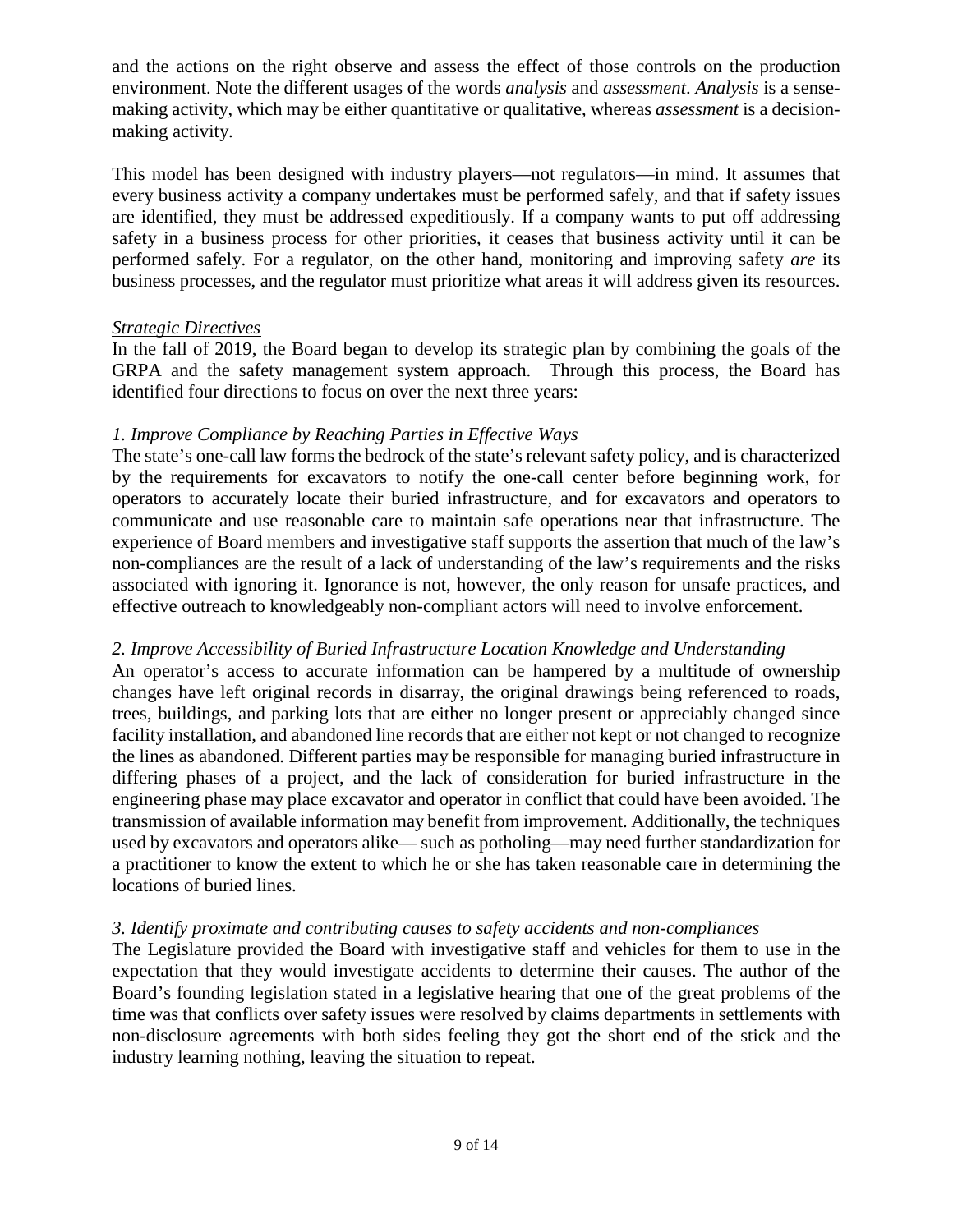## *4. Build Board operations to achieve compliance, reporting, and operational excellence in a resource-efficient manner*

 The State Leadership Accountability Act requires agencies to have effective internal controls to manage their operations, reporting, and compliance obligations. Given the Board's breadth of different functions (e.g. education, regulations, investigations, enforcement), the Board has a list of operations, reporting, and compliance requirements rare in state government for such a small staff to manage—a point exacerbated by the fact that it is still building its operational capabilities.

 specific strategic goals that tie into each objective, which will provide further directions by which The Board is still working to fully develop the first step of its safety management system approach by identifying the safety problems that currently exist through stakeholder outreach, preliminary investigations, and developing a system model to assess incoming data. The process is complex based on the variety of industries and stakeholder groups the Board's work touches. Because of this, the Board's strategic plan will remain broad and overarching until it can begin to identify its annual plans—the true planning documents—are developed.

### <span id="page-9-0"></span>*Annual Plans*

 Annual plans articulate specific objectives of the Board, which include how the objective is planned to be achieved and who is responsible for undertaking it. Objectives are not subordinate plan. Board staff propose that the strategic plan be effective for three years. to strategic directions and goals—that is they are not under any one strategic direction in an organizational hierarchy—but they will instead advance one or, often, more than one strategic directions and goals. Annual results reports will articulate the outputs and outcomes of the previous year's annual plan and are inextricably linked to the development of the subsequent year's annual

## <span id="page-9-1"></span>**Use of Models, Strategic Directives, and Annual Plans in Prioritizing Board Activities**

#### <span id="page-9-2"></span>*The Regulatory Contraption*

 The Board has no shortage of good ideas about what activities to undertake. The Legislature Legislature all see ways in which the Board can advance its mission in these different directions. assigned it the varied tasks of education and outreach, standards, investigations and enforcement, and broad regulatory authority to improve safety, and Board members, staff, stakeholders, and the How then should it prioritize these investigation of these ideas?

At the highest level, prioritizing the advancement of safety goals requires the integration of the linear, goal-oriented strategic planning model and the cyclical, inductive safety risk management/safety assurance workflow. To determine how to marry these two different approaches, we can first visualize the fundamental process the Board has undertaken to take ideas and turn them into finished products.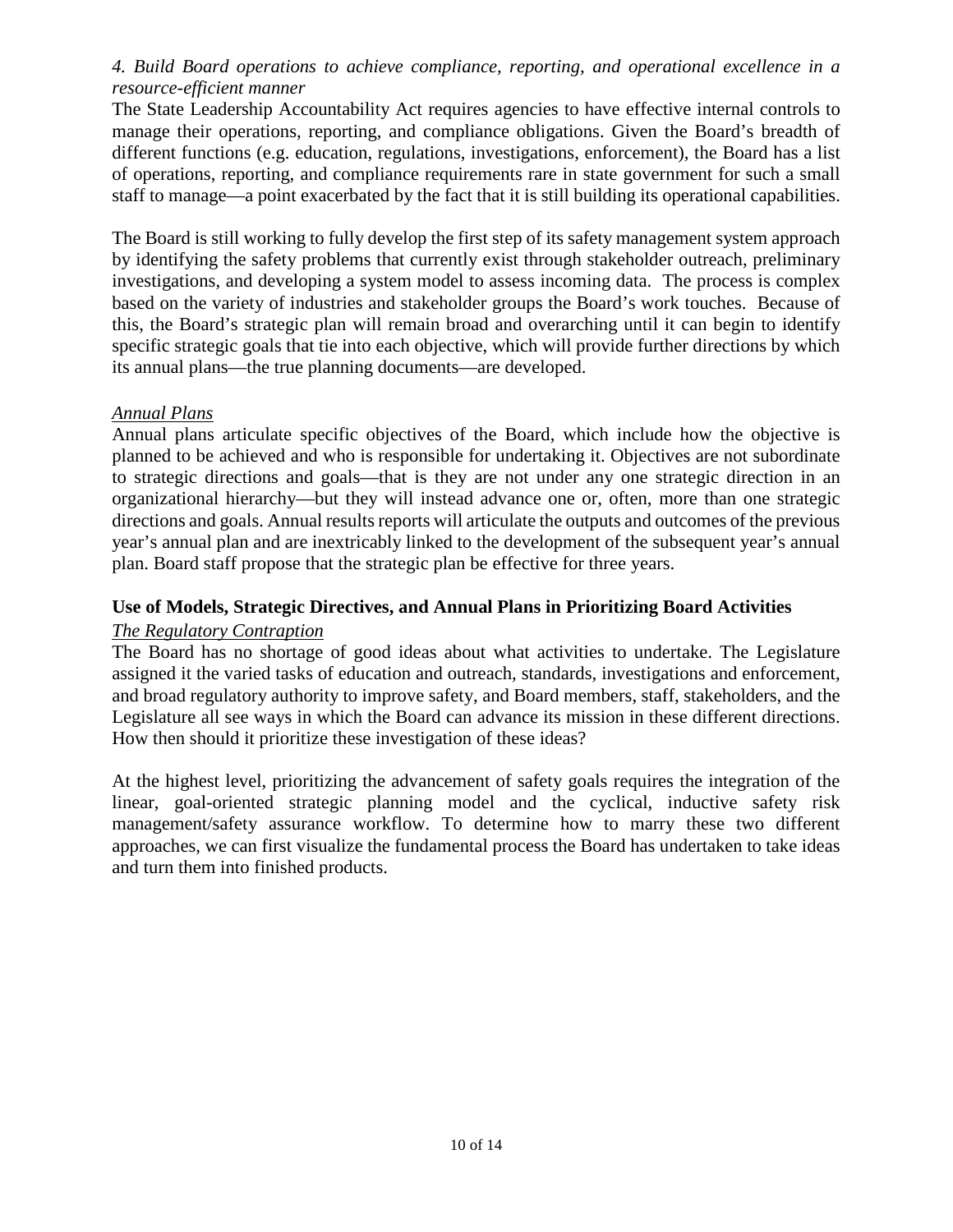

*Figure 4: A high-level visualization of the process by which ideas are accepted, labeled and sorted, prioritized and scheduled, analyzed, and decided – the so-called "regulatory contraption."* 

 The contraption shown in **Figure 4** shows familiar Board activities. In accepting the multitude of tasks and ideas, the Board has, through its annual plans, categorized the various "to do's" and scheduled the ones of the highest priority. Its process has been, with the help of staff and Board member pairs, to analyze the problem over several meetings before deciding on an outcome. The Board has not yet tied safety assurance activities—such as investigations—to its standards and rulemaking activities, and this element is not shown in **Figure 4**.

In trying to elaborate on the high-level picture in **Figure 4**, we start with reimagining the FAA/ICAO safety risk management/safety assurance workflow in a manner more specific to Board activity.



*Figure 5: Board version of safety risk management/safety assurance workflow, with "Analysis" and "Implementation" items highlighted to indicate that the activities are resource-intensive.* 

The workflow in **Figure 5** differs from that in Figure 3 in several ways. Under the safety risk management workflow, the evaluation of a proposed risk control is implicit and is not shown. Rather, a Board decision, which may leave some issues unresolved, leads straight to the safety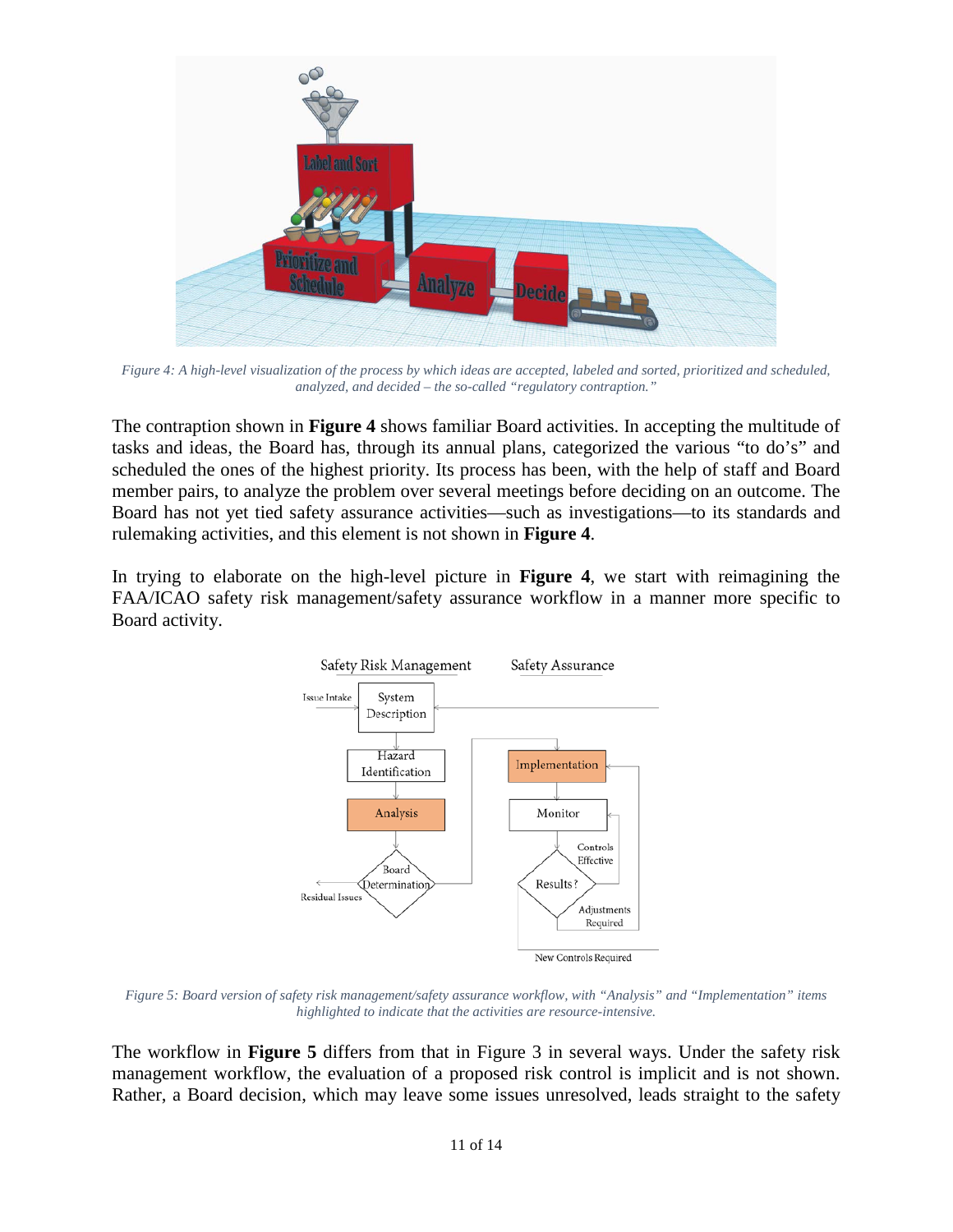assurance workflow, with implementation of the Board's decision explicitly represented. The workflow also recognizes that an initiative that is not producing expected or acceptable results will often be modified without restarting the Board decision process, and will usually only come before the Board for re-analysis if acceptable results cannot be otherwise achieved.

 the Board undertakes—especially those that require new standards or regulations. The Board will Also, different in Figure 5 are two boxes, "Analysis" and "Implementation", that are highlighted in orange to identify them as particularly resource-intensive, of "expensive", processes. While some processes, such as "System Description," with its system modeling, may require significant up-front effort, "Analysis" and "Implementation" will be expensive processes for every initiative therefore need to place its prioritization activities above the "Analysis" activity.

## <span id="page-11-0"></span>*The Idea Register*

The Board has already, as described above, determined how it will prioritize its efforts over the next three years—through its strategic directions and annual plans. All the ideas absorbed by the Board may be ordered into one of its strategic directions (or outside of them). These ideas may be organized into an i*dea register*.

| Strategic<br><b>Direction 1</b> | Strategic<br>Direction 2 | Strategic<br>Direction 3 | Strategic<br><b>Direction 4</b> | Other   |
|---------------------------------|--------------------------|--------------------------|---------------------------------|---------|
| Idea 4                          | Idea 1                   | Idea 6                   | Idea 2                          | Idea 5  |
| Idea 12                         | Idea <sub>3</sub>        | Idea 9                   | Idea <sub>7</sub>               | Idea 11 |
| Idea 13                         | Idea <sub>8</sub>        | Idea 17                  | Idea 15                         | Idea 19 |
|                                 | Idea 14                  |                          | Idea 18                         |         |
|                                 | Idea 16                  |                          |                                 |         |
|                                 | Idea 20                  |                          |                                 |         |

 *Figure 6: Example "idea register" table, showing how ideas are categorized by strategic direction (or outside of strategic direction) and listed underneath each.* 

 and visualize the various ideas in order to take the next step—developing strategic objectives and While the ideas are binned within one strategic direction, many will likely touch on multiple. The Board will also find that many of these ideas are interrelated—both within a strategic direction and across strategic directions—and may be best addressed together. The register is a tool to record activities for the annual plan.

As the development of strategic objectives and activities requires prioritization, the Board will need to consider the following in doing so:

- What are the tools at the Board's disposal to advance the objective?
- What resources (funding, staff time, Board member time, etc.) are necessary to undertake the activities associated with this objective?
- What resources are available?
- What evidence is available *a priori* to justify priority based on safety considerations?
- What external factors compel activity?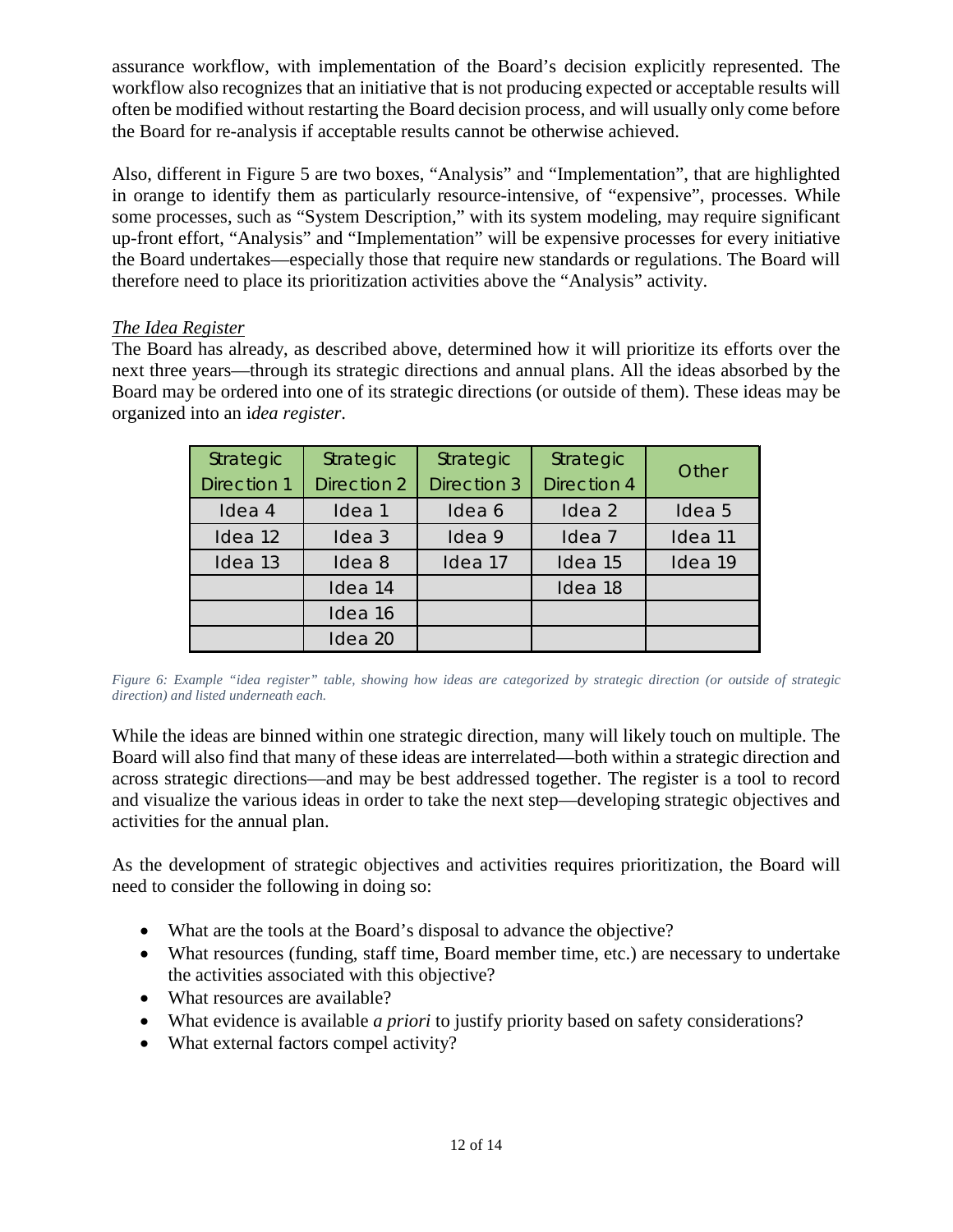different tools, some of which are: Using the idea register, the strategic directions, and the considerations listed above, the Board annually develops its strategic objectives and activities. These activities will require the use of

- Statutory change requests
- Regulations
- Standards
- Education/outreach efforts
- Enforcement
- Data acquisition

While not all entries in the idea register will make the objectives and activities in the annual plan, the Board will use the full spectrum of ideas to decide what activities to undertake.

## <span id="page-12-0"></span> *Dig Safe Board Prioritization/Safety Risk Management/Safety Assurance Workflow*

With an idea intake and prioritization scheme developed, we may insert it into to the workflow in **Figure 5**. **Figure 7** shows how prioritization occurs prior to the "Analysis" step.



 *Figure 7: Board's Safety Risk Management/Safety Assurance workflow with public input, the idea register, and the annual planning process explicitly shown.* 

Note that unresolved issues and results of monitoring that require new controls are fed back into the top of the workflow to be placed back in the idea register.

 The "System Description" and "Hazard Identification" items are grouped together within a dotted line. These two items are the foundational elements of safety risk management, but haven't received much discussion up to this point. For the Board to decide what items in the idea register to pursue, it must have a clear understanding of the safety issues and the context around the idea.